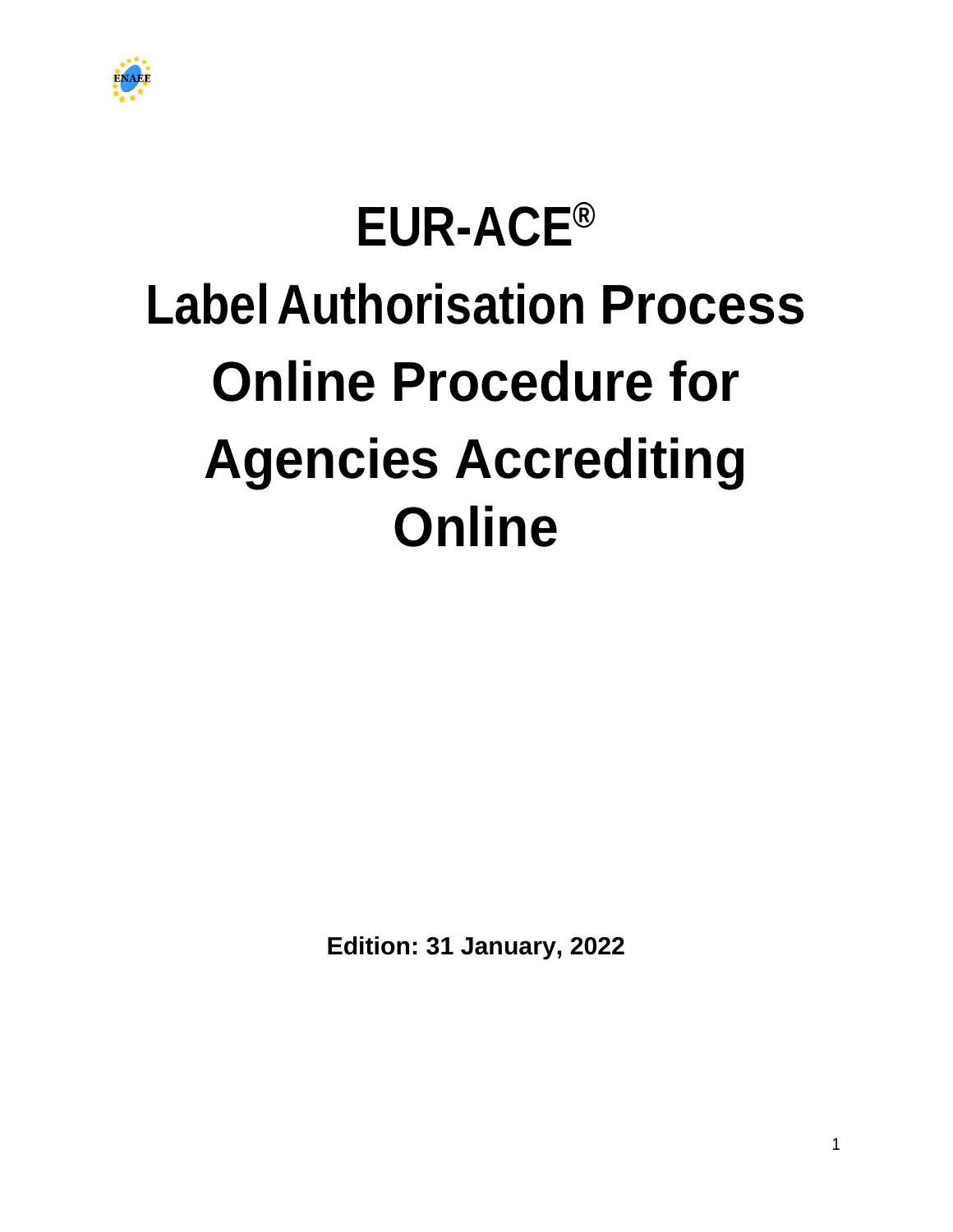

## **EUR-ACE® Label Authorisation Process**

## **1. General Introduction**

- 1.1 ENAEE carries out its mission by evaluating quality assurance and accreditation agencies in respect of their standards and procedures when accrediting engineering degree programmes. Those agencies which satisfy ENAEE in respect of these matters are authorised by ENAEE to award the EUR-ACE® labels to the engineering degree programmes which they accredit.
- 1.2 Authorisation to award the EUR-ACE® label may be granted to:
	- **(a)** accreditation agencies, within the [European Higher Education](http://www.ehea.info/) Area (EHEA)**,** dealing only with the accreditation of engineering programmes, and
	- **(b)** quality assurance agencies, within the EHEA, which deal with institutional reviews and accreditation of programmes in engineering and other academic disciplines.
- 1.3 If an engineering accreditation agency based outside EHEA applies to ENAEE for authorisation to award the EUR-ACE® label, the rules outlined in the "Standards and [Procedures on Transnational Accreditation for](https://www.enaee.eu/wp-content/uploads/2022/01/GA-4-Nov-2021-Transnational-Accreditation-Procedure-Update.pdf) ENAEE Authorised Agencies".
- 1.4 The [Standards and Guidelines for Accreditation Agencies](https://www.enaee.eu/eur-ace-system/standards-and-guidelines/#standards-and-guidelines-for-accreditation-agencies) describe the standards and guidelines for agencies applying for authorisation or re-authorisation to award the EUR-ACE® label to accredited degree programmes in engineering.
- 1.5 Each applicant agency is required to declare in advance, its willingness and intention to sign the [ENAEE Mutual Recognition Agreement](https://www.enaee.eu/wp-content/uploads/2018/11/MRA-agreement-A3-signed.pdf)**,** if authorisation is granted.
- 1.6 In the authorisation process, the agency will need to provide evidence that its standards, procedures and practices comply with the [Standards and Guidelines for Accreditation](https://www.enaee.eu/eur-ace-system/standards-and-guidelines/#standards-and-guidelines-for-accreditation-agencies)  [Agencies](https://www.enaee.eu/eur-ace-system/standards-and-guidelines/#standards-and-guidelines-for-accreditation-agencies)**;** and the programmes which it accredits fulfil the programme requirements as set out in the [Standards and Guidelines for Accreditation of Engineering Programmes](https://www.enaee.eu/eur-ace-system/standards-and-guidelines/#standards-and-guidelines-for-accreditation-agencies)**.**

#### • **Please note that**

- **(a)** [ENAEE membership](https://www.enaee.eu/members) is **a prerequisite for authorisation.**
- **(b) Higher Education Institutions (HEIs) seeking the EUR-ACE® label for their engineering degree programmes should contact an authorised agency in their own country/jurisdiction where one exists, or if not, in another country/jurisdiction.**

Click here for [List of current Authorised Agencies](https://www.enaee.eu/eur-ace-system/awarding-eur-ace-label/#authorised-agencies)**.**

- 1.7 Accreditation (including the award of the EUR-ACE® label) by an ENAEE Authorised Agency, of an (engineering) degree programme run by a Higher Education Institution (HEI) based in a country different from the Agency's country shall conform to the rules outlined in the ["Standards and Procedures on Transnational Accreditation for](https://www.enaee.eu/wp-content/uploads/2022/01/GA-4-Nov-2021-Transnational-Accreditation-Procedure-Update.pdf) ENAEE Authorised Agencies" document.
- 1.8 The process described here applies to both the authorisation and re-authorisation of agencies.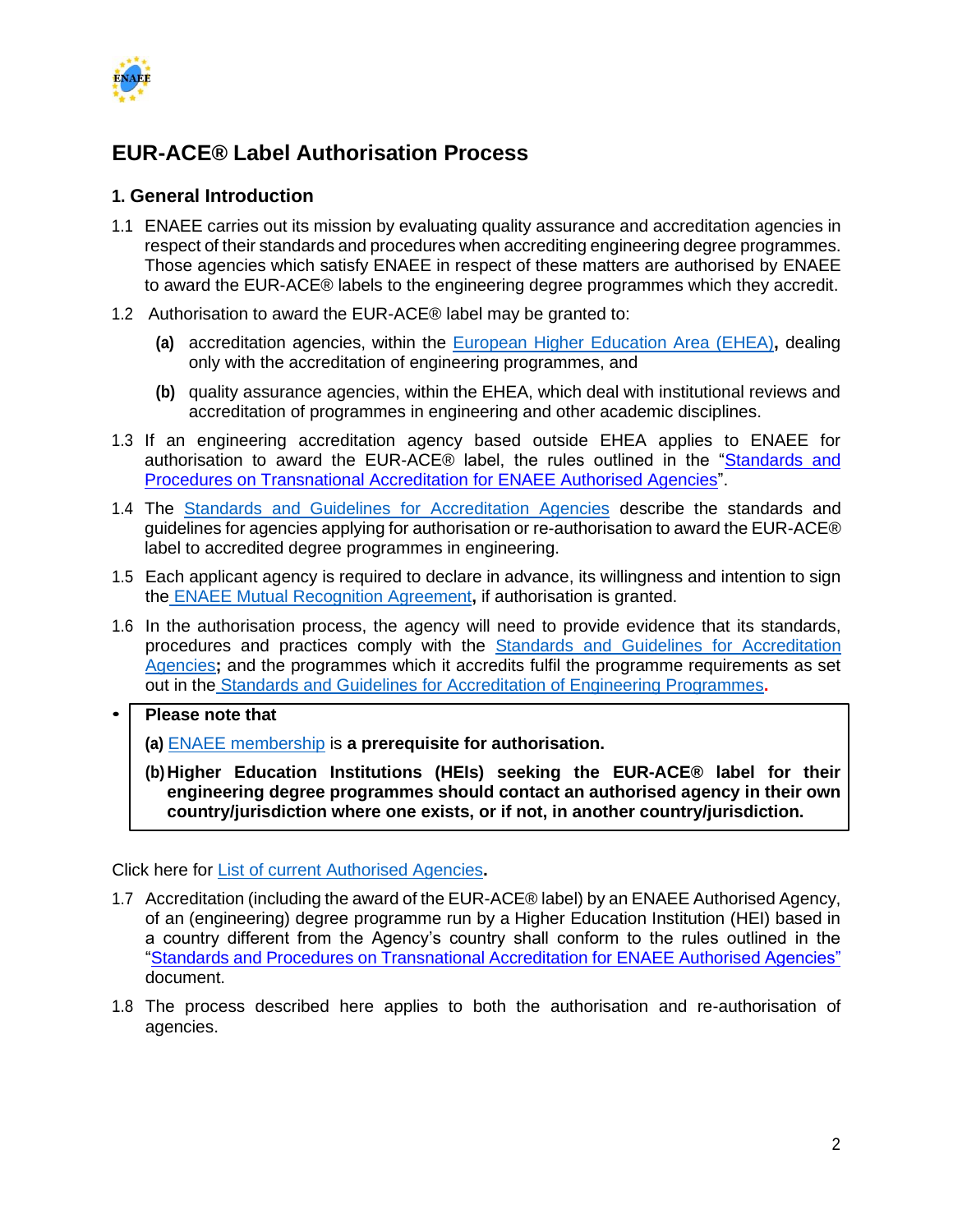

## **2. Role of EUR-ACE® Label Committee (LC)**

The role of the LC is to make recommendations to the [Administrative Council \(AC\) o](https://www.enaee.eu/about-enaee/structure-of-enaee/#administrative-council)f ENAEE, in relation to the granting to accreditation and quality assurance agencies which accredit engineering programmes, the authorisation to award the EUR-ACE® label to engineering degree programmes accredited by those agencies. The LC is a permanent committee, composed of one representative of each accreditation agency authorised to award the EUR-ACE® label. Each agency nominates a representative to be appointed by the AC for a period of three years, renewable normally once.

The Chair of the LC is nominated by the members of the committee and appointed by the AC. Click here for the current membership of the [LC](https://www.enaee.eu/about-enaee/structure-of-enaee/#EUR-ACE-label-committee)*.*

## **3. Terms of Reference for LC**

At its meeting held on 17th November 2006, the ENAEE AC established Terms of Reference for [the LC.](https://www.enaee.eu/wp-content/uploads/2022/01/Terms-of-Reference_-LC_final_2006-11-17.pdf)

## **4. Criteria for LC Membership**

Candidates for election to membership of the LC must have the following qualifications,

- $\triangleright$  An engineering or engineering-related qualification,
- $\triangleright$  Fluency in English,
- $\triangleright$  Extensive experience as an evaluator on audit teams accrediting engineering degree programmes,
- $\triangleright$  Should be professionally active within or hold office in a professional or academic engineering organisation.

## **5. Review Process for Applicant Agencies**

#### **5.1 The Application Process for Full Authorisation or Re-Authorisation**

- 5.1.1 Applicant agencies should fill in the [application form](http://www.enaee.eu/wp-assets-enaee/uploads/2012/02/Authorization_EUR-ACE_Application-approved-AC-March-2017.pdf) (contac[t secretariat@enaee.eu](mailto:secretariat@enaee.eu) for word template) and send it to ENAEE by email (secretariat@enaee.eu). On June 1st of every year, the ENAEE Secretariat informs all authorised agencies that are to be re-authorised in the following year. The process of re-authorisation should be initiated by the relevant authorised agency and an application submitted to ENAEE at least one year in advance of the expiry of the existing authorisation.
- 5.1.2 Nine months before the end of the conditional authorisation, the ENAEE Secretariat informs all agencies with Conditional Authorisations to send documents for the fulfilment of the conditions. The deadline for handing in the documents is 4 months before the end of the conditional authorisation.
- 5.1.3 The secretariat will send an acknowledgement of receiving the application form to the applicant agency within 2 weeks of receiving the application.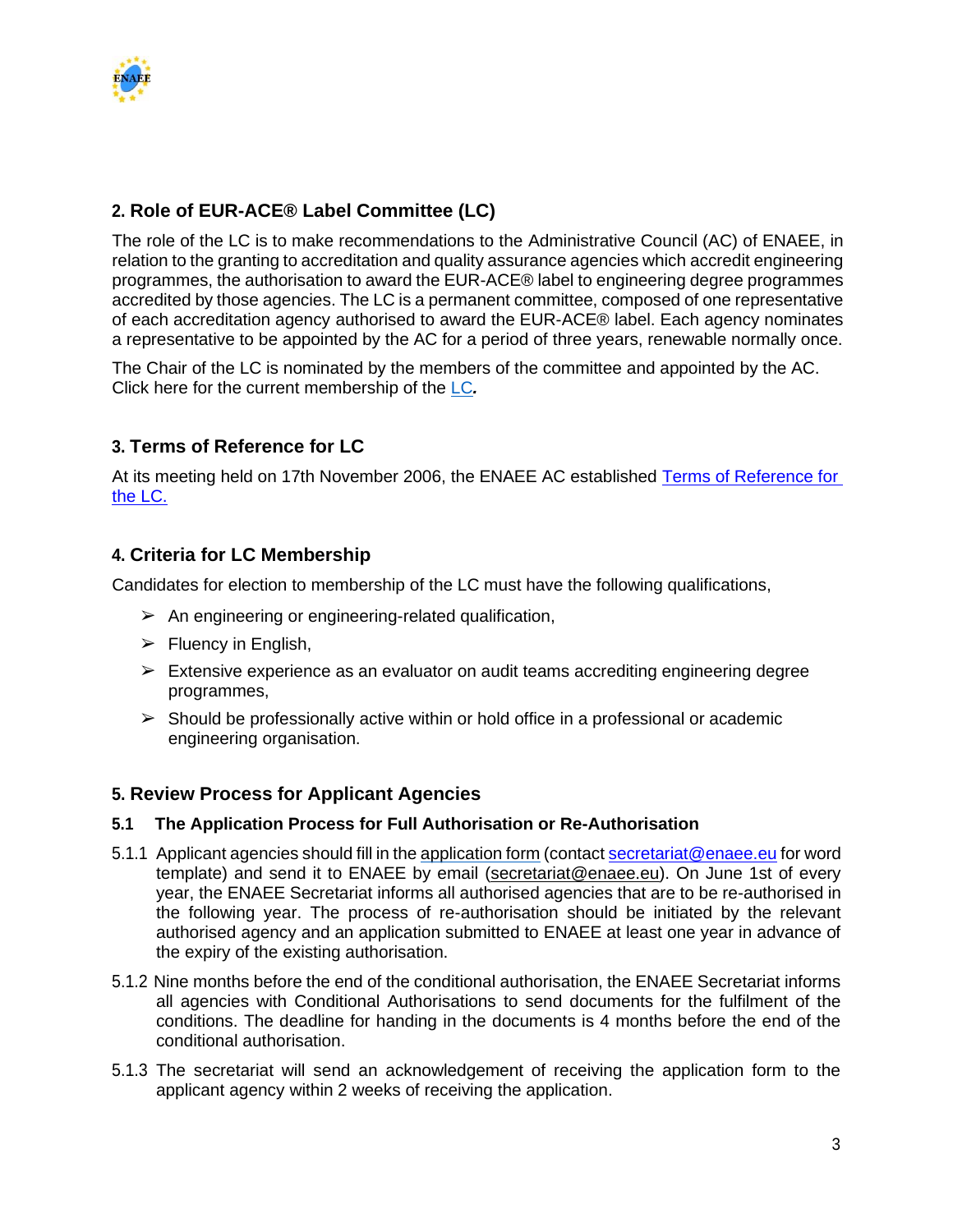

- 5.1.4 The secretariat will distribute electronic copies of the application form to the members of the LC.
- 5.1.5 LC will appoint a Chair of the Review Team (CRT), who must have been a member of LC for at least one year or be an ex LC member and participated as a member of ERT and who will have the responsibility for taking the application through the necessary stages; the secretariat will send one hard copy to the CRT.

#### **5.2 Candidate Agency Status**

- 5.2.1 If it wishes, an agency that is being reviewed by ENAEE for authorisation may be given the status of Candidate Agency, provided that the submitted application is complete in accordance with ENAEE requirements.
- 5.2.2 Establishment of Candidate Agency Status
	- a) The CRT reviews the application for completeness.
	- b) If it is incomplete, the CRT drafts a reply to be sent to the applicant agency by the ENAEE secretariat as soon as possible and no later than 6 weeks after CRT was appointed by LC, setting out what additional material is required. When and if the application is complete, the CRT summarizes the evidence for Candidate Agency status which is circulated to the members of the LC to decide on a recommendation to be made to the AC.
	- c) The AC makes a decision and informs the agency in a letter which will make clear that Candidate Agency status does not imply any decision about the outcome of the final review.
	- d) The agency will then be listed on the ENAEE website as a Candidate Agency.

#### **5.3 Composition of the ENAEE Review Team (ERT)**

- 5.3.1 The LC appoints an ENAEE Review Team (ERT) composed of the Chair and two members selected for their expertise and experience. However, if one member is absent from any of the activities, the process will still be valid. Review Team Chair is nominated by the LC Chair and approved by the LC. The rest of the members of Review Team are normally nominated by the LC Chair, ERT Chair or members of the LC and should be approved by the LC.
- 5.3.2 The members of the ERT will be completely independent of the applicant agency and will have the necessary knowledge, experience and expertise to conduct the review. Team members should come from different countries and conflict-of-interest issues should be taken into consideration during their selection. Ideally, at least one member of the ERT should have industrial experience. A Mentor of an agency should not become a member of the ERT to visit that agency. However, the ERT should consult with the Mentor(s) prior to participating in the review.
- 5.3.3 The CRT will ask the applicant agency if it has any grounds to object to the inclusion of any members of the ERT. In such an event, the LC may replace the Review Team member.
- 5.3.4 Preparation for ERT online evaluation
- a) The ERT assesses the application and prepares an agenda for online evaluation
- b) The CRT will contact the applicant agency and propose suitable dates of online evaluation
- c) The CRT will confirm the dates of online evaluation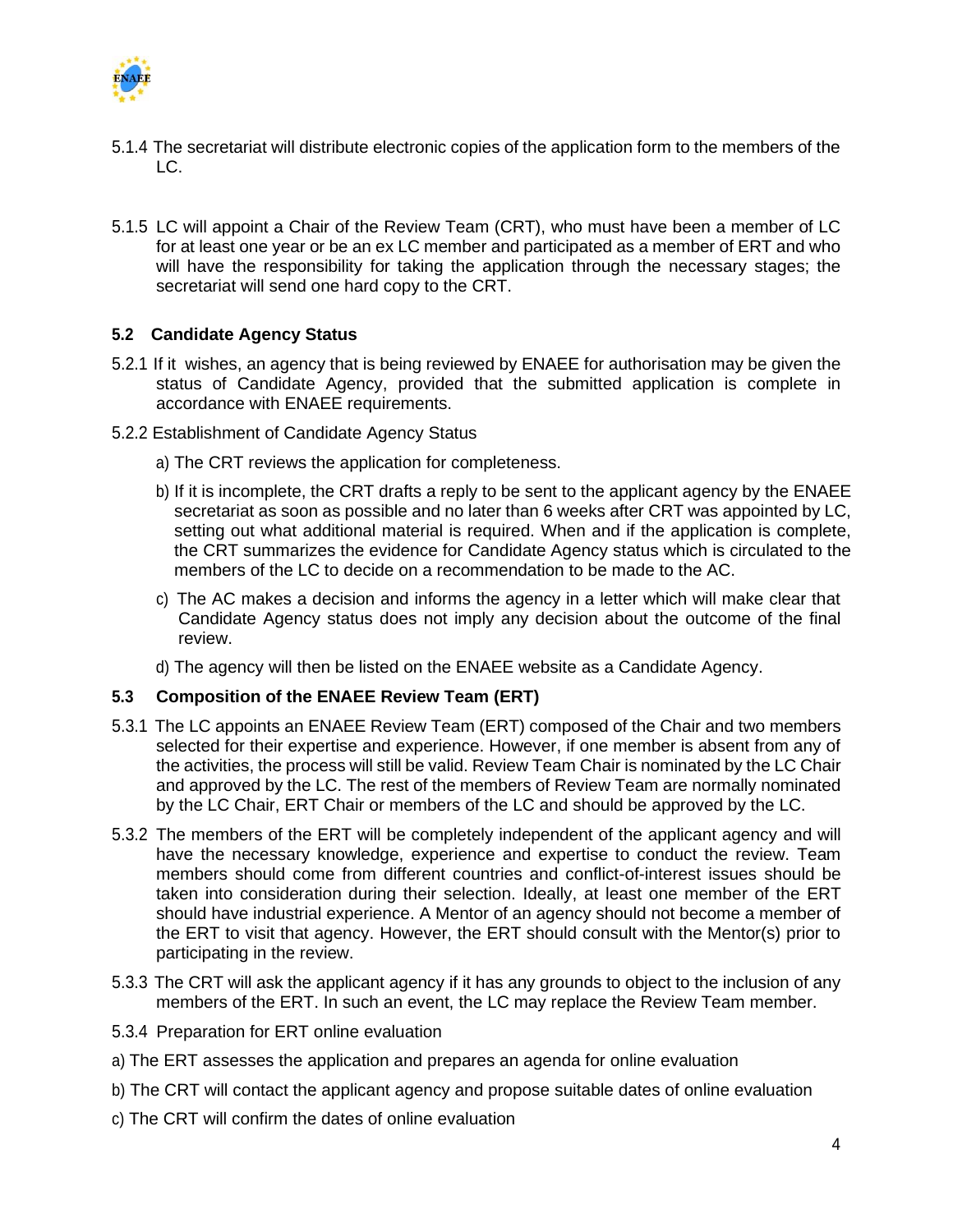

#### **5.4 The ERT Evaluation**

#### **The online procedure is restricted only for the re-authorisation. For the new agency authorized for the first time, the standard [EUR-ACE® Label Authorisation Process](https://www.enaee.eu/eur-ace-system/awarding-eur-ace-label/)  [physically \(face-to-face\)](https://www.enaee.eu/eur-ace-system/awarding-eur-ace-label/) procedure applies.**

- 5.4.1 If an applicant agency is seeking authorisation or re-authorisation to grant the EUR-ACE® label *at one level only* (Bachelor or Master), then the ERT will observe two face to face or online evaluations (if the evaluation is organised in this way) of two different HEI's, each for the accreditation of at least one programme.
- 5.4.2 Where an applicant agency has applied for authorisation or re-authorisation to grant the EUR- ACE® label to Bachelor and Master degree or integrated Master degree programmes which it has accredited, the ERT will observe face to face or online evaluation for the accreditation of at least one degree programme at each programme level covered by the agency (Bachelor degree, Master degree and/or Integrated Master degree programmes). The online evaluation observed will be done, at least for two different HEI's.
- 5.4.3 The CRT will also attend as an observer at *one meeting* of the agency's accreditation decision- making body, physically or online if the meeting is organised in this way

**Please note that the programmes of the HEI for which the online evaluation takes place are**  *not* **under review by the ENAEE RT (ERT). The ERT will simply observe the way the applicant agency carries out the online evaluation and the evaluation of these programmes.**

- 5.4.4 At the end of the online evaluation, the CRT will outline to the applicant agency its opinions on the strengths and weaknesses of the application but will not communicate the recommendations it will be making to the LC.
- 5.4.5 The official representing the agency under review should be asked by CRT to fill out the

"Assessment of Review Process Form" and to send it directly to the LC Chair.

5.4.6 The recommendation of the LC for authorisation or for rejection will be sent in writing (email acceptable) by the Chairman of the LC to the AC of ENAEE. Normally the decision on an application for authorisation or re-authorisation will be made within one calendar year from the date of receipt of the application form to the date of communication of the AC decision to the applicant agency.

## **6. Criteria for Mentoring Applicant Agencies**

If an applicant agency wishes, mentors can be nominated to assist the agency towards fulfilling the requirements. For more information, contact [secretariat@enaee.eu.](mailto:secretariat@enaee.eu)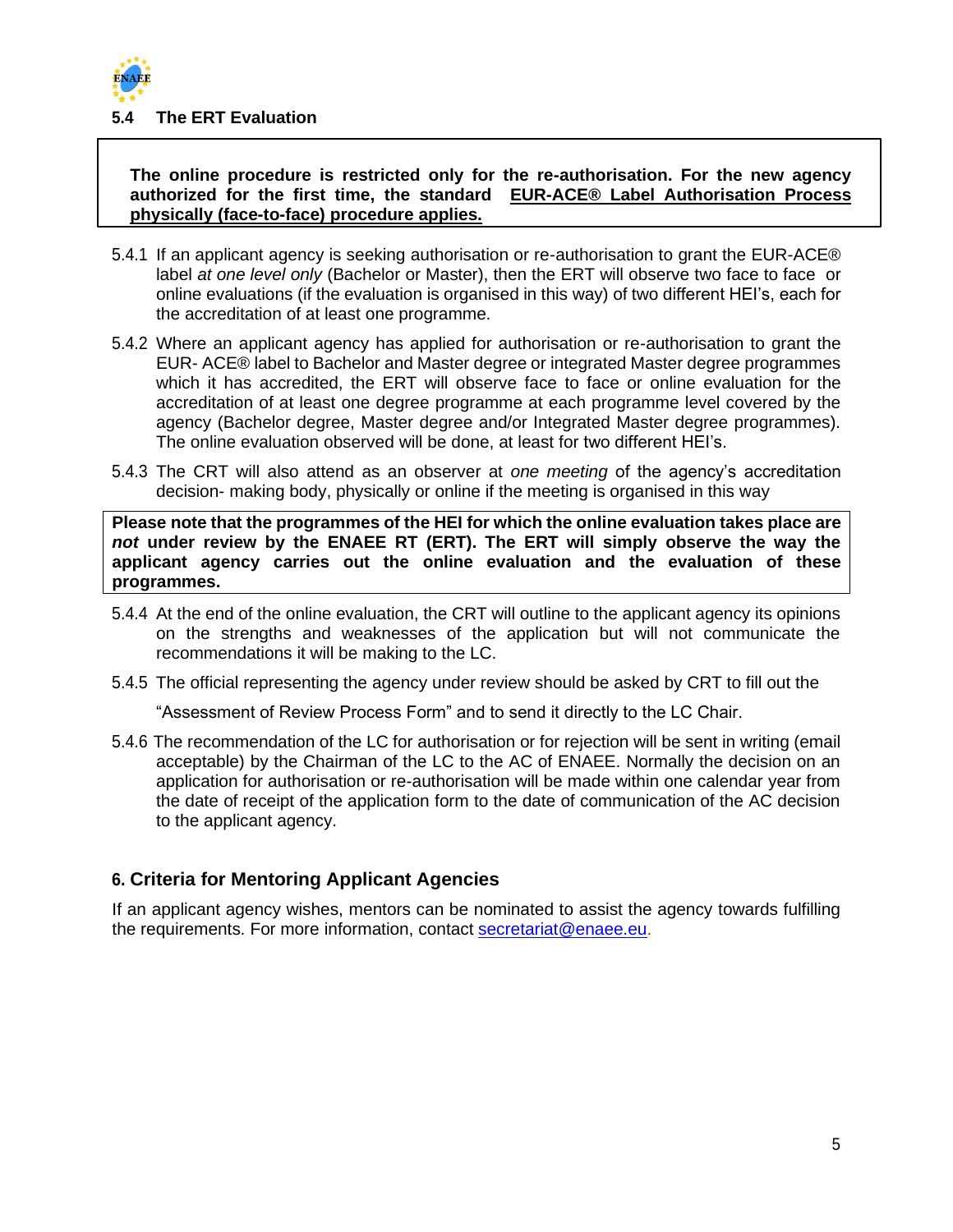

#### **7. Language/translation issues**

#### **Article S4 of the ENAEE statutes states**

#### *"The working language of ENAEE is English."*

Therefore, ENAEE requires applicants to submit documentation in English. However, ENAEE recognises that English may not be the first language in the jurisdictions of applicant agencies. To facilitate applicants and ERT's in carrying out their work, ENAEE has established a [policy on](http://www.enaee.eu/wp-assets-enaee/uploads/2012/01/ENAEE-Language-Requirements-for-Applications-2010-11-0511.pdf) [language for reviews.](http://www.enaee.eu/wp-assets-enaee/uploads/2012/01/ENAEE-Language-Requirements-for-Applications-2010-11-0511.pdf)

In case of audits carried out in a language other than English, the agency arranges for the members of the ERT to be in direct contact with a translator (translator available) while receiving the images from the audited university. The same practice applies for the CRT participation in the meeting on the agency's accreditation decision, if this meeting is organised online.

## **8. Report of ERT**

- 8.1 The ERT prepares a report on the application and online evaluations. The CRT has the responsibility for coordinating the report with the support and consent of the other members of the Review Team. The report should be in accordance with the EUR-ACE® Report Template and be agreed by all the members of the ERT.
- 8.2 When finalised by the ERT, the report, excluding the recommendations to the LC, will be sent to the applicant agency for correction of any factual errors and to provide the agency with an opportunity to submit a "Statement of the Reviewed Agency" to include its comments on the review process and the review report.
- 8.3 A template for the report of the ERT is provided. Contact [secretariat@enaee.eu.](mailto:secretariat@enaee.eu)

## **9. Processing by LC of ERT Report and Recommendation**

- 9.1 ERT report should be sent to the LC no later than 2 weeks prior to the LC meeting at which the recommendation to the AC shall be formulated. The recommendation (to the AC) of the LC will be based on the ERT report and recommendation.
- 9.2 All recommendations in relation to the authorisation or re-authorisation of the EUR-ACE® Label for any period of time must be unanimous with all LC members voting. Agencies not present in a decision-making meeting, should be asked for their concurrence with the recommendation in writing before communicating decision to AC (or proxy to another LC member could be authorised).
- 9.3 The recommendation of the LC will be sent in writing to the AC.
- 9.4 Where unconditional authorisation is being recommended, the duration of authorisation is for five years, plus the remaining months of the year in which the AC has made its decision, terminating on the 31st December of the fifth year.
- 9.5 The recommendation "recommended for authorisation with requirements" is for two years, plus the remaining months of the year in which the AC has made its decision, terminating on the 31st December of the fifth year following the original AC decision.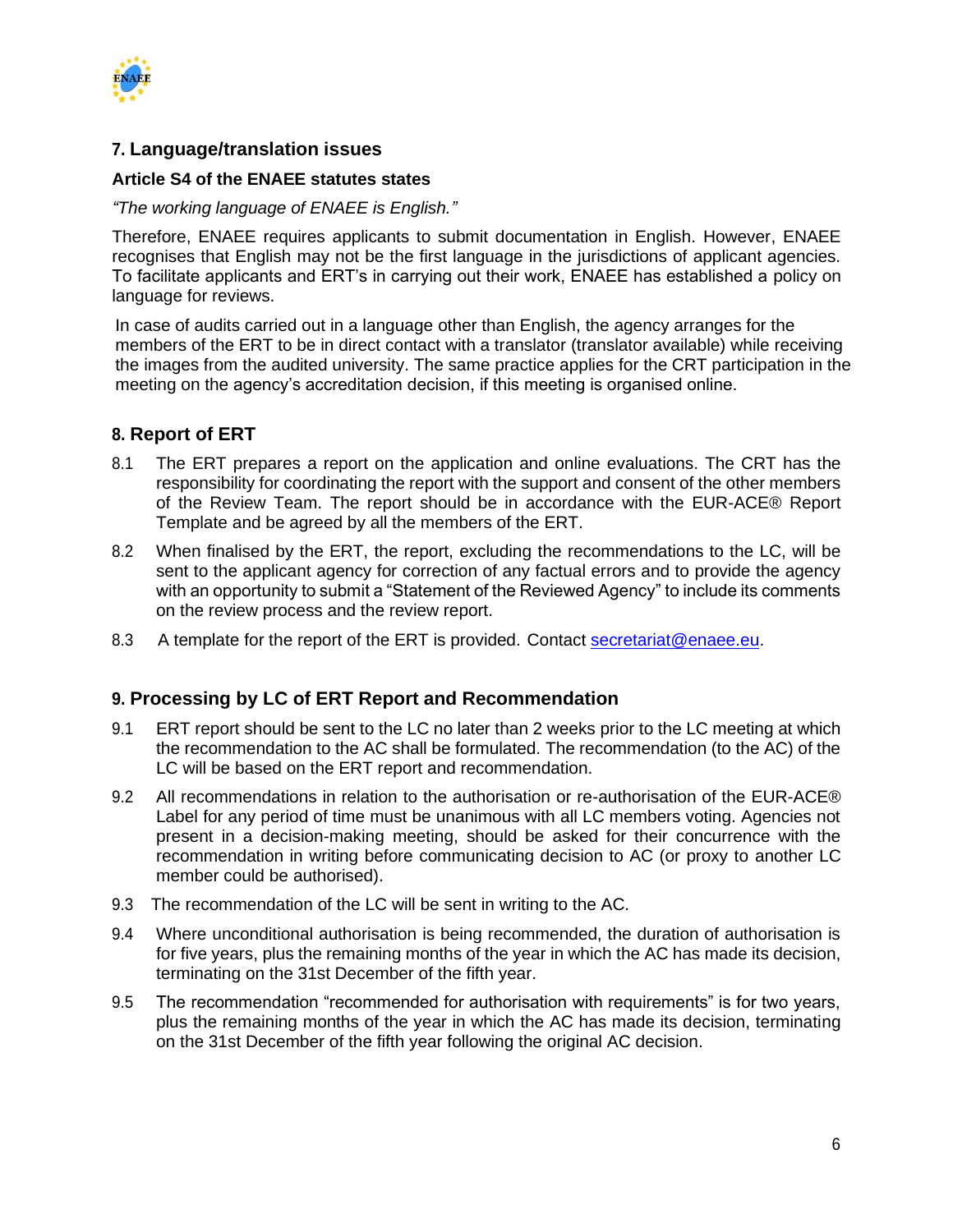

9.6 In authorising for the first time, an Agency to award the EUR-ACE® label, ENAEE can restrict the operations of the newly authorised Agency - for the purpose of granting the EUR-ACE® label to that Agency's national territory for a period determined by ENAEE LC.

#### **10. Role/Final decision of AC**

- 10.1 The AC takes the final decision on authorisation and re-authorisation.
- 10.2 All decisions in relation to the authorisation or re-authorisation of the EUR-ACE® label for any period of time must be by two thirds majority, with all AC members voting.
- 10.3 All authorisation decisions are conditional upon the agency for authorisation signing the ENAEE Mutual Recognition Agreement.
- 10.4 If the AC decides not to accept the LC recommendation, it may not change the recommendation but must refer, outlining its reasons, the report and recommendation back to the LC, for further consideration.
- 10.5 The decision "recommended for authorisation with requirements" is for two years, plus the remaining months of the year in which the AC has made its decision, terminating on the 31<sup>st</sup> December of the second year.
- 10.6 The decision "recommended for authorisation" is for five years, plus the remaining months of the year in which the AC has made its decision, terminating on the 31<sup>st</sup> December of the fifth year.
- 10.7 On the recommendation of the LC, an authorisation period may, at any time, be extended by decision of the AC.
- 10.8 In the event of an application for authorisation being rejected by the AC, the applicant agency may request a re-examination of its application.
- 10.9 In the event of a positive decision by the AC, the agency will be listed as an authorised agency on the ENAEE website.
- 10.10 A letter including the decision, the final report, and if applicable, the authorisation certificate is presented to the applicant by the ENAEE President, at a formal event.

#### **11. Costs**

Authorised agency must first become a full member before it can become ENAEE accredited agency. Authorised agencies are full members of ENAEE and pay the annual membership fee.

A fee per EUR-ACE® label awarded is to be paid to ENAEE by all authorised agencies.

ENAEE currently does not charge for the review process, but applicant agencies are expected to cover the travel and subsistence costs of the ERT during the on-site visits.

The travel and accommodation expenses incurred by the members of the review teams formed by the LC are covered by the applicant agency concerned.

[Click here for current set of fees](https://www.enaee.eu/members/)**.**